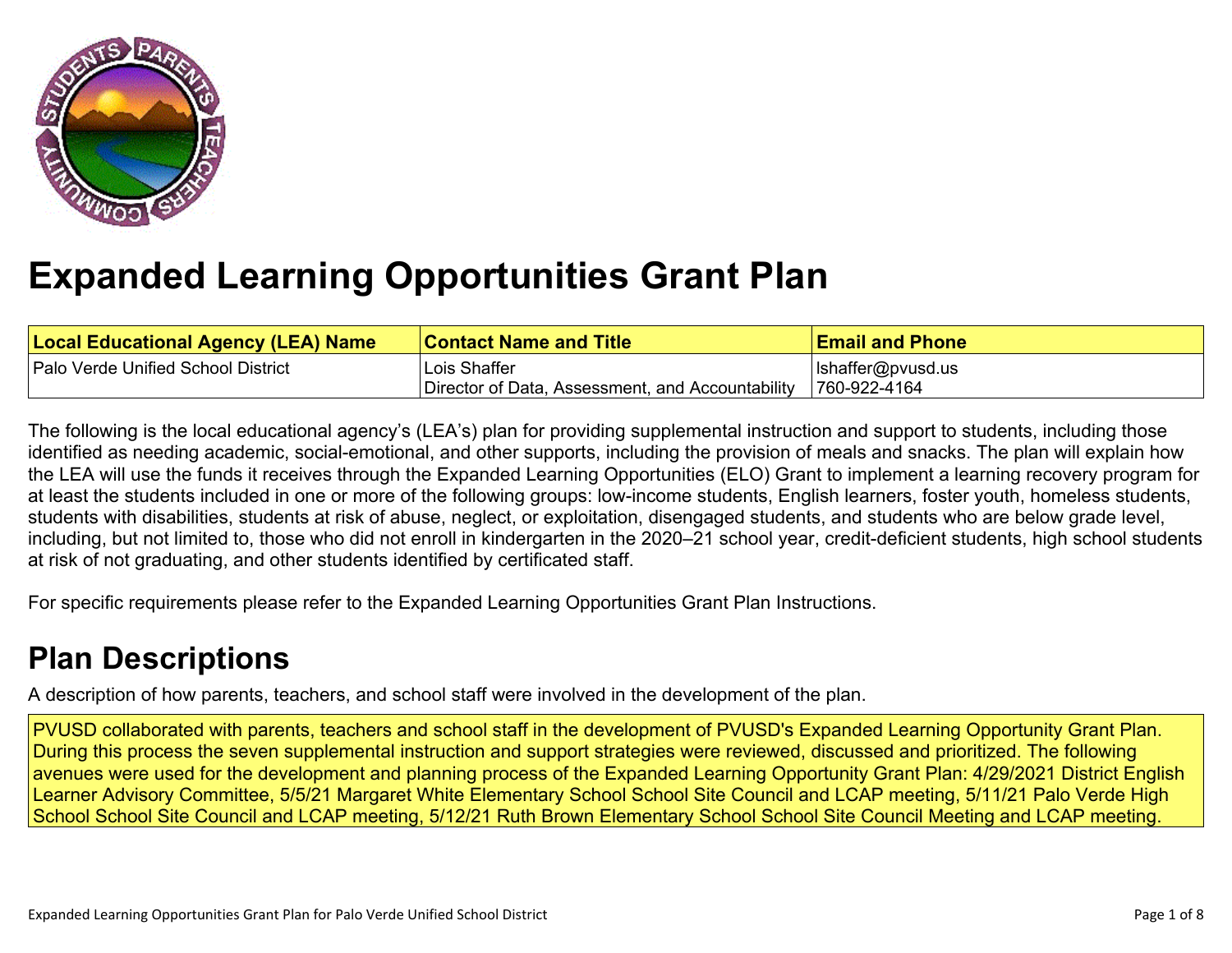A [description](#page-6-2) of how students will be identified and the needs of students will be assessed[.](#page-6-2)

PVUSD will use local data measures to determine the literacy and numeracy needs of all students in grades 1-12 using Star Reading and Star Math, DRDP will be used for preschool Head Start students and Star Early Literacy will be used for TK and K students. PVUSD is developmening an early warning data system to proactively monitor students in order to intervene early with targeted supports. PVUSD is enhancing our data platform to allow for the early data warning system. The data platform will allow the ability to evaluate district wide student needs as well as schoolwide needs. The data platform will also be able to analyze the learning needs of individual students and their progress on grade-level Common Core State Standards. PVUSD will use academic, behavioral, and attendance data to supplement and enhance and extend learning for all students; and in particular students needing interventions and supports.

A description of how parents and guardians of students will be informed of the opportunities for [supplemental](#page-6-3) instruction and support[.](#page-6-3)

PVUSD will share the ELO Plan with students, staff and families within the learning community as well as the greater community through website posting, social media postings, school messaging, local papers and local radio announcements.

A description of the LEA's plan to provide [supplemental](#page-6-4) instruction and support[.](#page-6-4)

PVUSD will: 1. provide extended learning via after school tutoring for the 2021-2022 school year for all students and 2021 and 2022 Summer School for All program offered for all students in grades 1-12. The 2021 and 2022 Summer School will provide literacy and numeracy explicit and systematic instruction in small class sizes with students supported by paraeducators. School counselors and transportation will be provided as well as a Summer Meals Program. Star Reading and Math assessments will inform CCSS instruction. 2. hire additional teachers to reduce class sizes to better support and accelerate student learning and support the social emotional needs of students. 3. expand the data platform so that a more robust data process can inform educators regarding the needs of students. 4. provide and expanded credit recovery program and a broader course offering for credit system. 5. provide additional paraeducators to support student learning, and in particular, to support English Learners and students with disabilities to better access in-person instruction as well as supporting the social and emotional wellbeing of all students. 6. increase behavioral health support, attendance and advocacy for students and parent outreach by providing multi-tiered systems of support with the addition of Prevention Coordinators. 7. increase professional development for teachers and paraeducators on evidenced-based practices to accelerate student learning and support students' social-emotional needs. 8. enhance and increase integrated students supports allowing for greater technology access for students by providing additional funding for technology services. This will better ensure that students have access to functioning technology, high-speed internet, and other academic supports through technology for their learning; as well as, providing seamless access for credit deficient students to complete graduation or grade promotion requirements and to increase or improve students' college eligibility.

PVUSD's plan for supplemental instruction and support will be provided in a tiered framework to accelerate learning, expand behavioral health services, and support the universal program of academic and Positive Behavioral Intervention Supports (PBIS). A fully staffed, summer school program, will extend high quality teaching and learning. Hiring additional educators will allow for more frequency of individual student support with their learning needs. Enhancing our data system allows educators to better assess student needs and address them more effectively. By increasing the availability of credit recovery programs, students will have increased avenues/access to credit recovery opportunities. By increasing technology services all students will have access to properly functioning technology for their learning and credit recovery programs.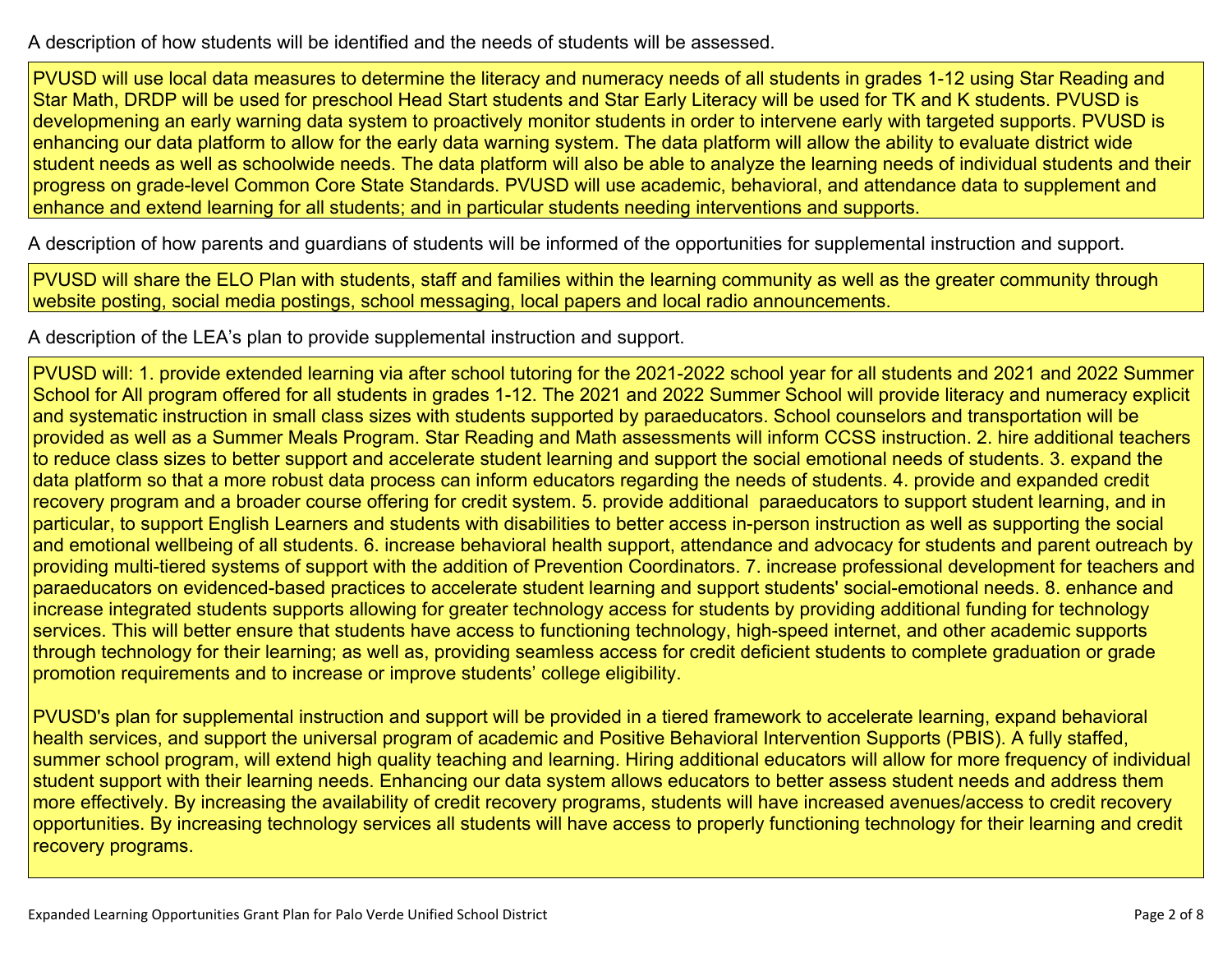# **[Expenditure](#page-7-0) Pla[n](#page-7-0)**

The following table provides the LEA's expenditure plan for how it will use ELO Grant funds to support the supplemental instruction and support strategies being implemented by the LEA.

| <b>Supplemental Instruction and Support Strategies</b>                                                                                                    | <b>Planned Expenditures</b> | <b>Actual Expenditures</b> |
|-----------------------------------------------------------------------------------------------------------------------------------------------------------|-----------------------------|----------------------------|
| Extending instructional learning time                                                                                                                     | 250,000                     |                            |
| Accelerating progress to close learning gaps through the implementation, expansion,<br>or enhancement of learning supports                                | 2,000,000                   |                            |
| Integrated student supports to address other barriers to learning                                                                                         | 200,000                     |                            |
| Community learning hubs that provide students with access to technology, high-speed<br>internet, and other academic supports                              |                             |                            |
| Supports for credit deficient students to complete graduation or grade promotion<br>requirements and to increase or improve students' college eligibility | 120,000                     |                            |
| Additional academic services for students                                                                                                                 | 310,000                     |                            |
| Training for school staff on strategies to engage students and families in addressing<br>students' social-emotional health and academic needs             | 130,000                     |                            |
| <b>Total Funds to implement the Strategies</b>                                                                                                            | 3,010,000                   |                            |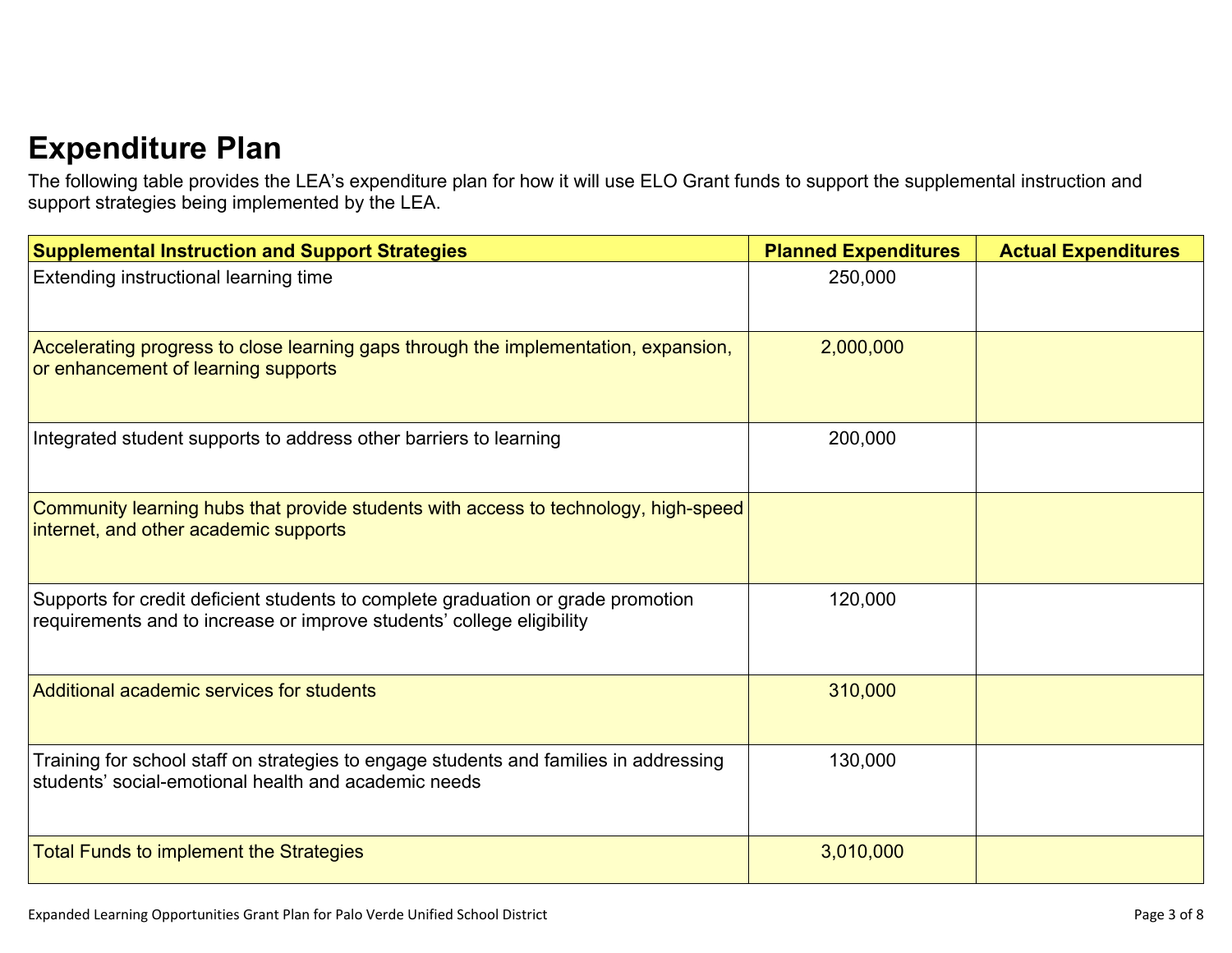| <b>Supplemental Instruction and Support Strategies</b> | <b>Planned Expenditures</b> | <b>Actual Expenditures</b> |
|--------------------------------------------------------|-----------------------------|----------------------------|
|                                                        |                             |                            |

A description of how ELO Grant funds are being [coordinated](#page-7-1) with other federal Elementary and Secondary School Emergency Relief Funds [received](#page-7-1) by the LEA.

PVUSD is coordinating the ELO Grant funds with ESSER II and III funds to maximize support for staff and students. The ELO Grant will allow additional cycles of professional development coaching, mentoring and support for educators and increased behavioral health support services for students by expanding social-emotional wellness services through MTSS. The ELO Grant will extend expanded staffing and services allowing students to have access for learning recovery and acceleration as well as social-emotional wellness.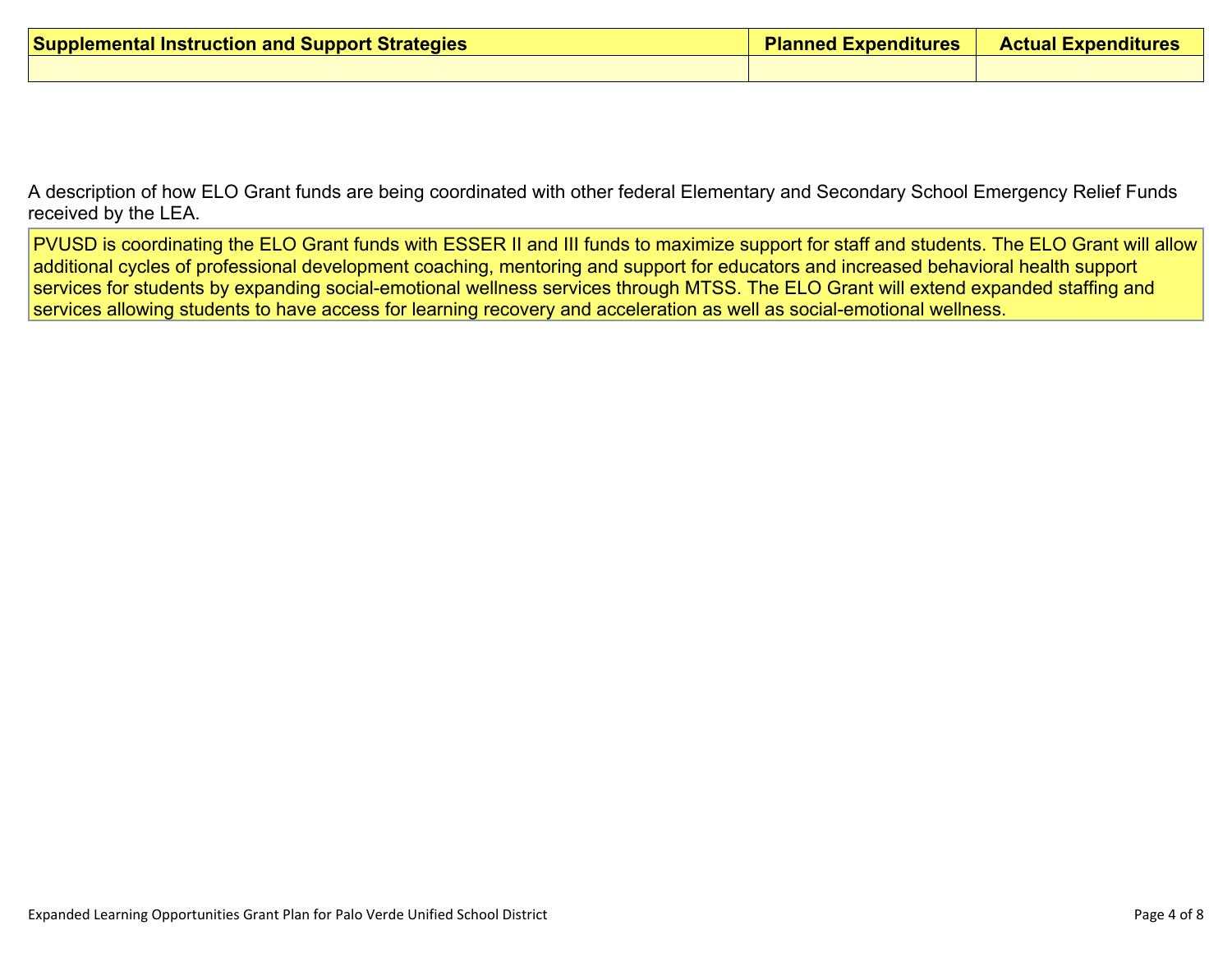### <span id="page-4-0"></span>**Expanded Learning Opportunities Grant Plan Instructions: Introduction**

The Expanded Learning Opportunities Grant Plan must be completed by school districts, county offices of education, or charter schools, collectively referred to as Local Educational Agencies (LEAs), that receive Expanded Learning Opportunities (ELO) Grant funds under California *Education Code* (*EC*) Section 43521(b). The plan must be adopted by the local governing board or body of the LEA at a public meeting on or before June 1, 2021, and must be submitted to the county office of education, the California Department of Education, or the chartering authority within five days of adoption, as applicable. The plan must be updated to include the actual expenditures by December 1, 2022.

For technical assistance related to the completion of the Expanded Learning Opportunities Grant Plan, please contact *[ELOGrants@cde.ca.gov](mailto:ELOGrants@cde.ca.gov).*<mailto:lcff@cde.ca.gov>

### **Instructions: Plan Requirements**

An LEA receiving ELO Grant funds under *EC* Section 43521(b) is required to implement a learning recovery program that, at a minimum, provides supplemental instruction, support for social and emotional well-being, and, to the maximum extent permissible under the guidelines of the United States Department of Agriculture, meals and snacks to, at a minimum, students who are included in one or more of the following groups:

- low-income.
- English learners,
- foster youth,
- homeless students,
- students with disabilities.
- students at risk of abuse, neglect, or exploitation,
- disengaged students, and
- students who are below grade level, including, but not limited to, those who did not enroll in kindergarten in the 2020–21 school year, creditdeficient students, high school students at risk of not graduating, and other students identified by certificated staff.

For purposes of this requirement

- "Supplemental instruction" means the instructional programs provided in addition to and complementary to the LEAs regular instructional programs, including services provided in accordance with an individualized education program (IEP).
- "Support" means interventions provided as a supplement to those regularly provided by the LEA, including services provided in accordance with an IEP, that are designed to meet students' needs for behavioral, social, emotional, and other integrated student supports, in order to enable students to engage in, and benefit from, the supplemental instruction being provided.
- "Students at risk of abuse, neglect, or exploitation" means students who are identified as being at risk of abuse, neglect, or exploitation in a written referral from a legal, medical, or social service agency, or emergency shelter.

*EC* Section 43522(b) identifies the seven supplemental instruction and support strategies listed below as the strategies that may be supported with ELO Grant funds and requires the LEA to use the funding only for any of these purposes. LEAs are not required to implement each supplemental instruction and support strategy; rather LEAs are to work collaboratively with their community partners to identify the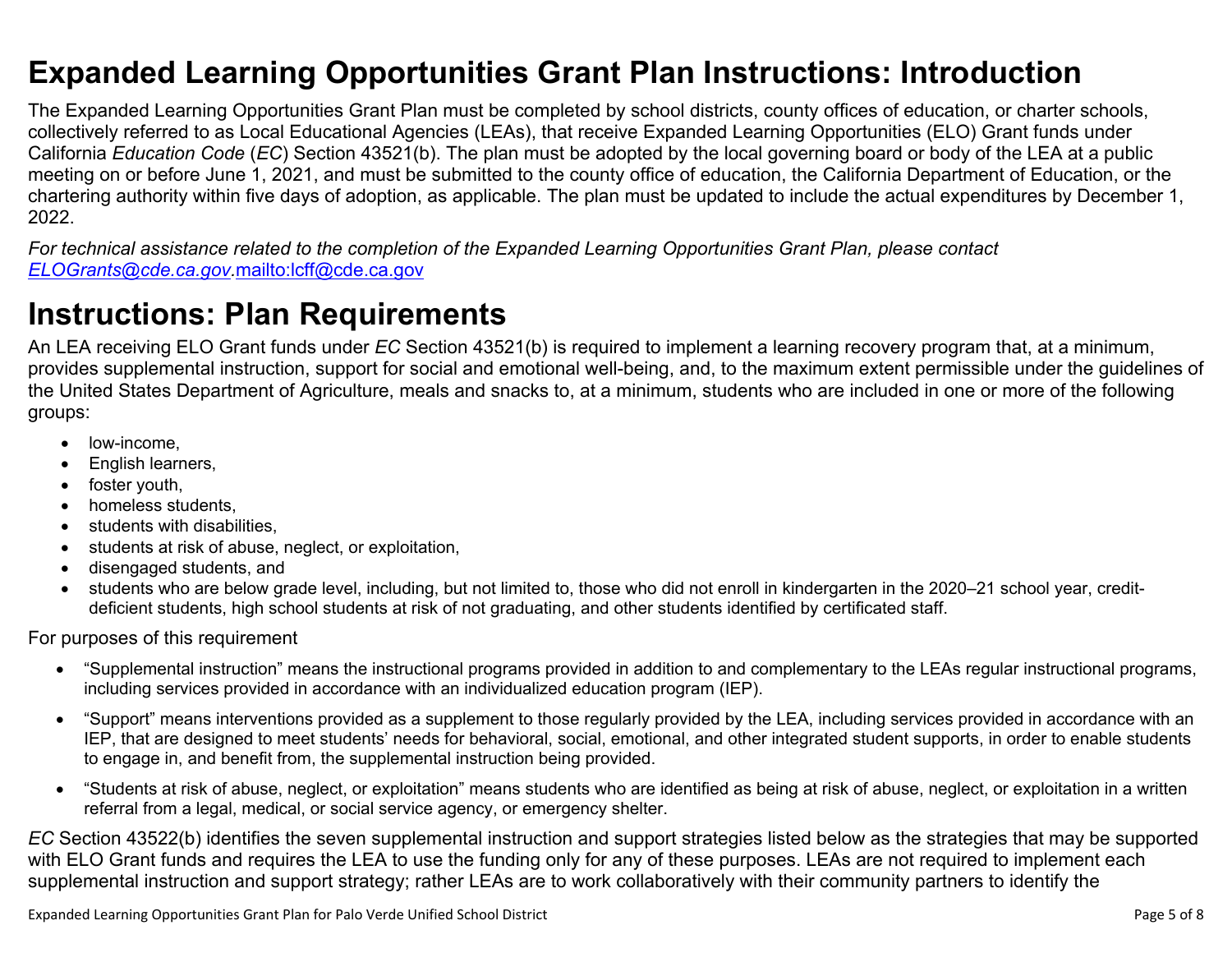supplemental instruction and support strategies that will be implemented. LEAs are encouraged to engage, plan, and collaborate on program operation with community partners and expanded learning programs, and to leverage existing behavioral health partnerships and Medi-Cal billing options in the design and implementation of the supplemental instruction and support strategies being provided (*EC* Section 43522[h]).

The seven supplemental instruction and support strategies are:

- 1. Extending instructional learning time in addition to what is required for the school year by increasing the number of instructional days or minutes provided during the school year, providing summer school or intersessional instructional programs, or taking any other action that increases the amount of instructional time or services provided to students based on their learning needs.
- 2. Accelerating progress to close learning gaps through the implementation, expansion, or enhancement of learning supports including, but not limited to, any of the following:
	- a. Tutoring or other one-on-one or small group learning supports provided by certificated or classified staff.
	- b. Learning recovery programs and materials designed to accelerate student academic proficiency or English language proficiency, or both.
	- c. Educator training, for both certificated and classified staff, in accelerated learning strategies and effectively addressing learning gaps, including training in facilitating quality and engaging learning opportunities for all students.
- 3. Integrated student supports to address other barriers to learning, such as the provision of health, counseling, or mental health services, access to school meal programs, before and after school programs, or programs to address student trauma and social-emotional learning, or referrals for support for family or student needs.
- 4. Community learning hubs that provide students with access to technology, high-speed internet, and other academic supports.
- 5. Supports for credit deficient students to complete graduation or grade promotion requirements and to increase or improve students' college eligibility.
- 6. Additional academic services for students, such as diagnostic, progress monitoring, and benchmark assessments of student learning.
- 7. Training for school staff on strategies, including trauma-informed practices, to engage students and families in addressing students' socialemotional health needs and academic needs.

As a reminder, *EC* Section 43522(g) requires that all services delivered to students with disabilities be delivered in accordance with an applicable IEP.

#### **Fiscal Requirements**

The following fiscal requirements are requirements of the ELO grant, but they are not addressed in this plan. Adherence to these requirements will be monitored through the annual audit process.

- The LEA must use at least 85 percent (85%) of its apportionment for expenditures related to providing in-person services in any of the seven purposes described above.
- The LEA must use at least 10 percent (10%) of the funding that is received based on LCFF entitlement to hire paraprofessionals to provide supplemental instruction and support through the duration of this program, with a priority for full-time paraprofessionals. The supplemental instruction and support provided by the paraprofessionals must be prioritized for English learners and students with disabilities. Funds expended to hire paraprofessionals count towards the LEAs requirement to spend at least 85% of its apportionment to provide in-person services.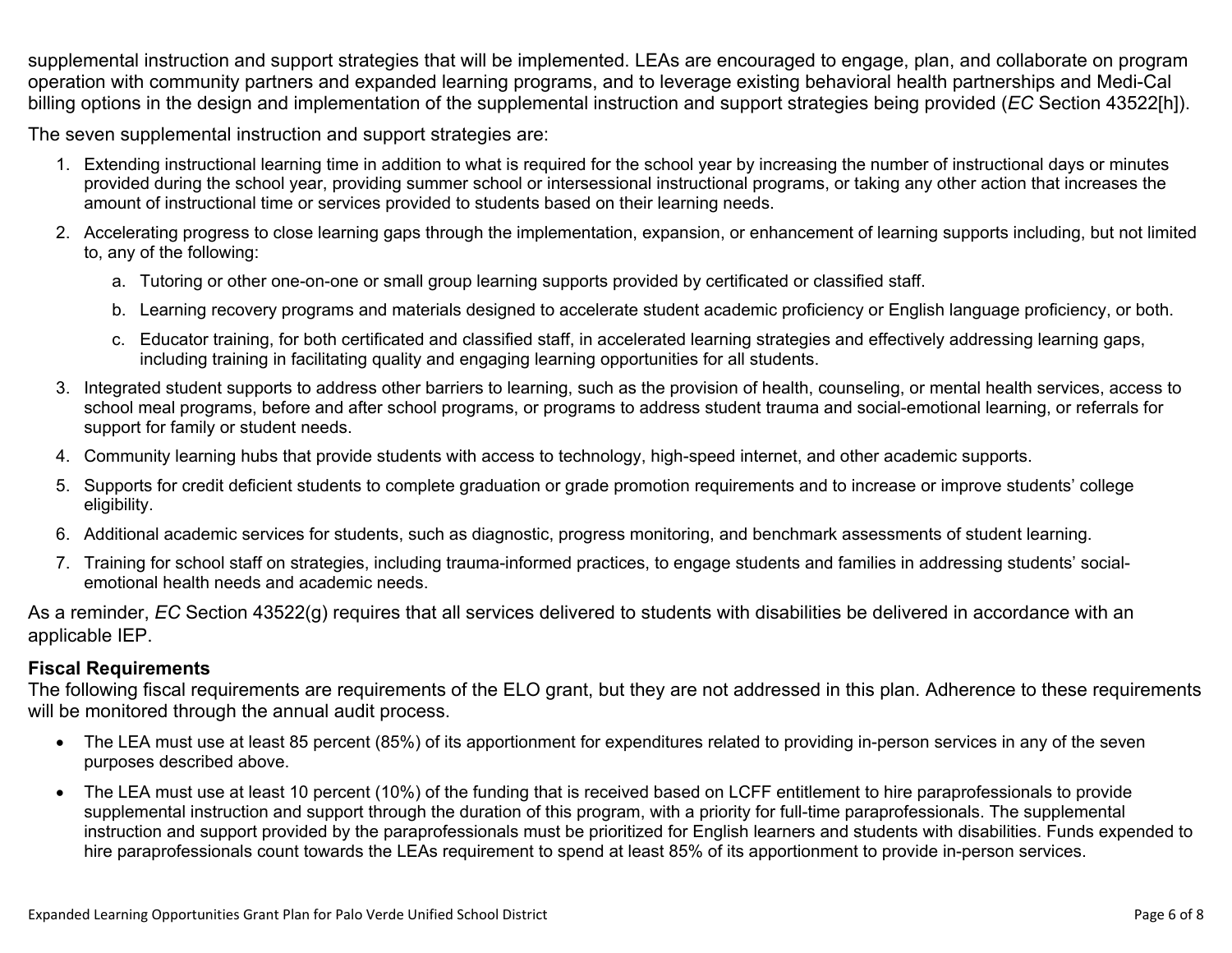<span id="page-6-0"></span> An LEA may use up to 15 percent (15%) of its apportionment to increase or improve services for students participating in distance learning or to support activities intended to prepare the LEA for in-person instruction, before in-person instructional services are offered.

# **Instructions: Plan Descriptions**

Descriptions provided should include sufficient detail yet be sufficiently succinct to promote a broad understanding among the LEA's local community.

#### <span id="page-6-1"></span>**A description of how parents, teachers, and school staff were involved in the development of the plan**

Describe the process used by the LEA to involve, at a minimum, parents, teachers, and school staff in the development of the Expanded Learning Opportunities Grant Plan, including how the LEA and its community identified the seven supplemental instruction and support strategies that will be implemented. LEAs are encouraged to engage with community partners, expanded learning programs, and existing behavioral health partnerships in the design of the plan.

#### <span id="page-6-2"></span>A description of how parents and guardians of students will be informed of the opportunities for supplemental instruction and **support.**

Describe the LEA's plan for informing the parents and guardians of students identified as needing supplemental instruction and support of the availability of these opportunities, including an explanation of how the LEA will provide this information in the parents' and guardians' primary languages, as applicable.

#### <span id="page-6-3"></span>**A description of how students will be identified and the needs of students will be assessed**

Describe the LEA's plan for identifying students in need of academic, social-emotional, and other integrated student supports, including the LEA's plan for assessing the needs of those students on a regular basis. The LEA's plan for assessing the academic needs of its students may include the use of diagnostic and formative assessments.

As noted above in the Plan Requirements, "other integrated student supports" are any supports intended to address barriers to learning, such as the provision of health, counseling, or mental health services, access to school meal programs, before and after school programs, or programs to address student trauma and social-emotional learning, or referrals for support for family or student needs.

#### <span id="page-6-4"></span>**A description of the LEA's plan to provide supplemental instruction and support**

Describe the LEA's plan for how it will provide supplemental instruction and support to identified students in the seven strategy areas defined in the Plan Requirements section. As a reminder, the LEA is not required to implement each of the seven strategies; rather the LEA will to work collaboratively with its community to identify the strategies that will be implemented. The plan must include a description of how supplemental instruction and support will be provided in a tiered framework that bases universal, targeted, and intensive supports on students' needs for academic, social-emotional, and other integrated student supports. The plan must also include a description of how the services will be provided through a program of engaging learning experiences in a positive school climate.

As a reminder, *EC* Section 43522(g) requires that all services delivered to students with disabilities be delivered in accordance with an applicable individualized education program. Additionally, LEAs are encouraged to collaborate with community partners and expanded learning programs, and to leverage existing behavioral health partnerships and Medi-Cal billing options in the implementation of, this plan (*EC* Section 43522[h]).

Expanded Learning Opportunities Grant Plan for Palo Verde Unified School District **Page 7 of 8** Page 7 of 8